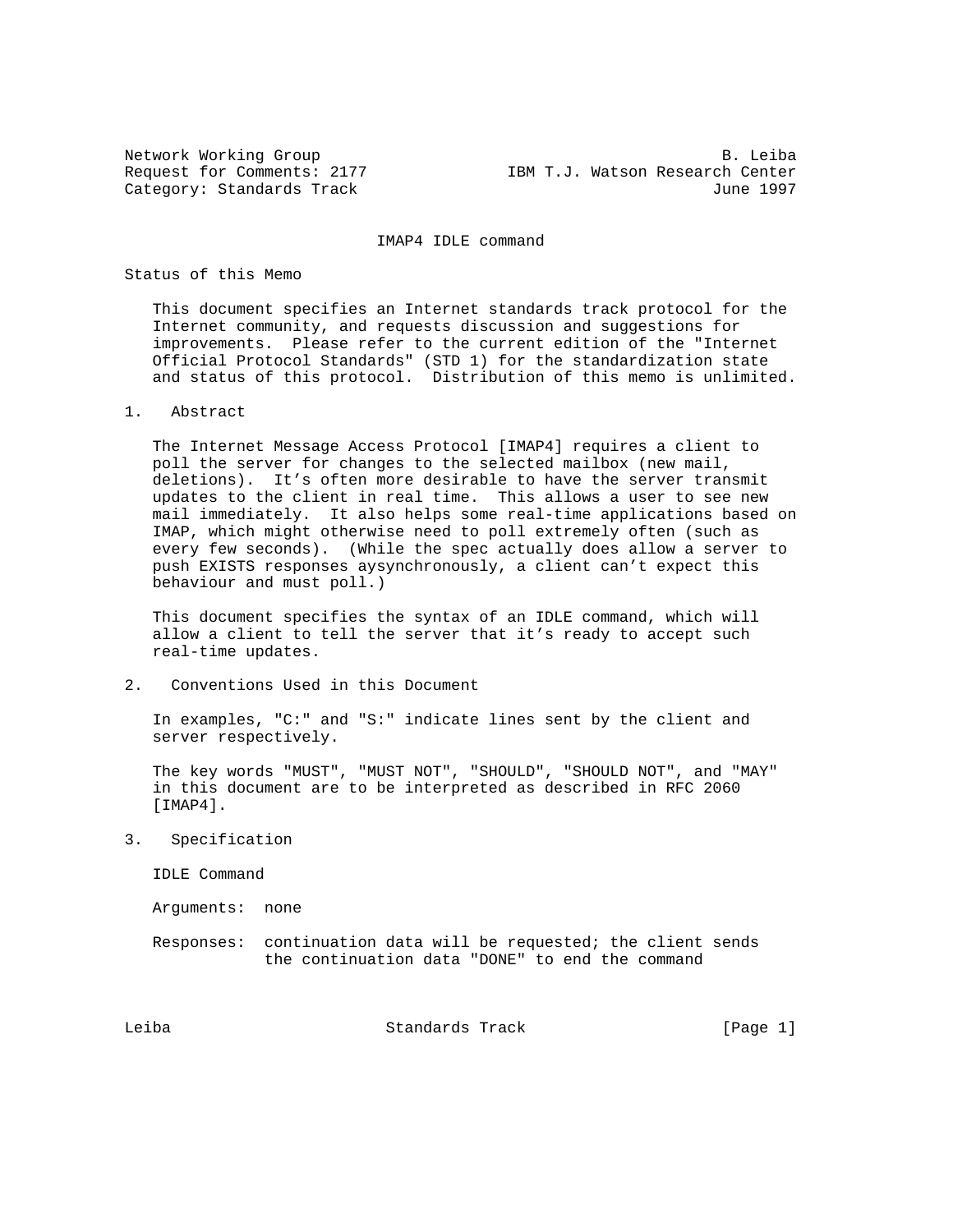Result: OK - IDLE completed after client sent "DONE" NO - failure: the server will not allow the IDLE command at this time BAD - command unknown or arguments invalid

 The IDLE command may be used with any IMAP4 server implementation that returns "IDLE" as one of the supported capabilities to the CAPABILITY command. If the server does not advertise the IDLE capability, the client MUST NOT use the IDLE command and must poll for mailbox updates. In particular, the client MUST continue to be able to accept unsolicited untagged responses to ANY command, as specified in the base IMAP specification.

 The IDLE command is sent from the client to the server when the client is ready to accept unsolicited mailbox update messages. The server requests a response to the IDLE command using the continuation ("+") response. The IDLE command remains active until the client responds to the continuation, and as long as an IDLE command is active, the server is now free to send untagged EXISTS, EXPUNGE, and other messages at any time.

 The IDLE command is terminated by the receipt of a "DONE" continuation from the client; such response satisfies the server's continuation request. At that point, the server MAY send any remaining queued untagged responses and then MUST immediately send the tagged response to the IDLE command and prepare to process other commands. As in the base specification, the processing of any new command may cause the sending of unsolicited untagged responses, subject to the ambiguity limitations. The client MUST NOT send a command while the server is waiting for the DONE, since the server will not be able to distinguish a command from a continuation.

 The server MAY consider a client inactive if it has an IDLE command running, and if such a server has an inactivity timeout it MAY log the client off implicitly at the end of its timeout period. Because of that, clients using IDLE are advised to terminate the IDLE and re-issue it at least every 29 minutes to avoid being logged off. This still allows a client to receive immediate mailbox updates even though it need only "poll" at half hour intervals.

Leiba Standards Track [Page 2]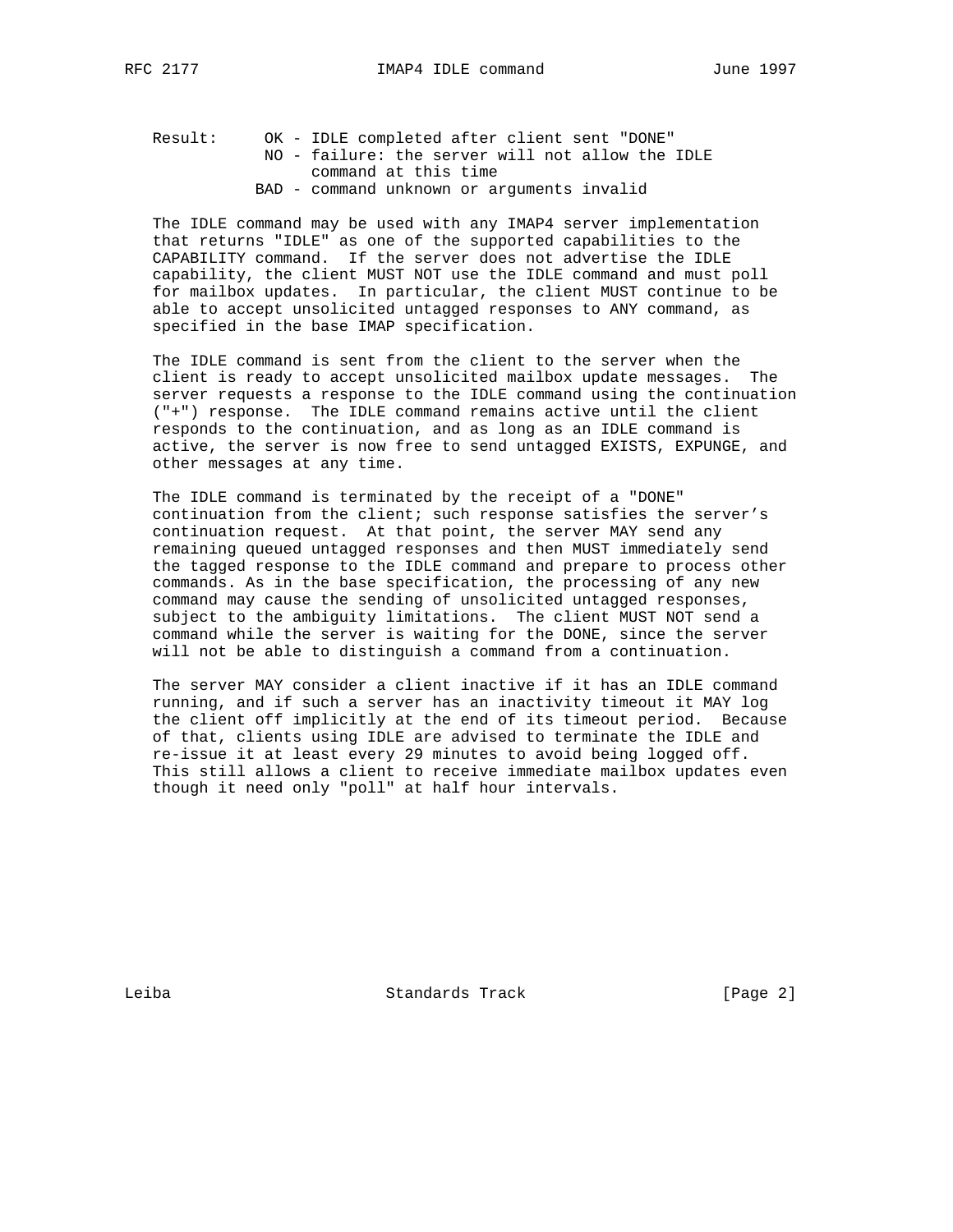Example: C: A001 SELECT INBOX S: \* FLAGS (Deleted Seen) S: \* 3 EXISTS S: \* 0 RECENT S: \* OK [UIDVALIDITY 1] S: A001 OK SELECT completed C: A002 IDLE S: + idling ...time passes; new mail arrives... S: \* 4 EXISTS C: DONE S: A002 OK IDLE terminated ...another client expunges message 2 now... C: A003 FETCH 4 ALL  $S: * 4$  FETCH  $( \ldots )$  S: A003 OK FETCH completed C: A004 IDLE S: \* 2 EXPUNGE S: \* 3 EXISTS S: + idling ...time passes; another client expunges message 3... S: \* 3 EXPUNGE S: \* 2 EXISTS ...time passes; new mail arrives... S: \* 3 EXISTS C: DONE S: A004 OK IDLE terminated C: A005 FETCH 3 ALL S: \* 3 FETCH (...) S: A005 OK FETCH completed C: A006 IDLE

## 4. Formal Syntax

 The following syntax specification uses the augmented Backus-Naur Form (BNF) notation as specified in [RFC-822] as modified by [IMAP4]. Non-terminals referenced but not defined below are as defined by [IMAP4].

 command\_auth ::= append / create / delete / examine / list / lsub / rename / select / status / subscribe / unsubscribe / idle ;; Valid only in Authenticated or Selected state idle ::= "IDLE" CRLF "DONE"

Leiba Standards Track [Page 3]